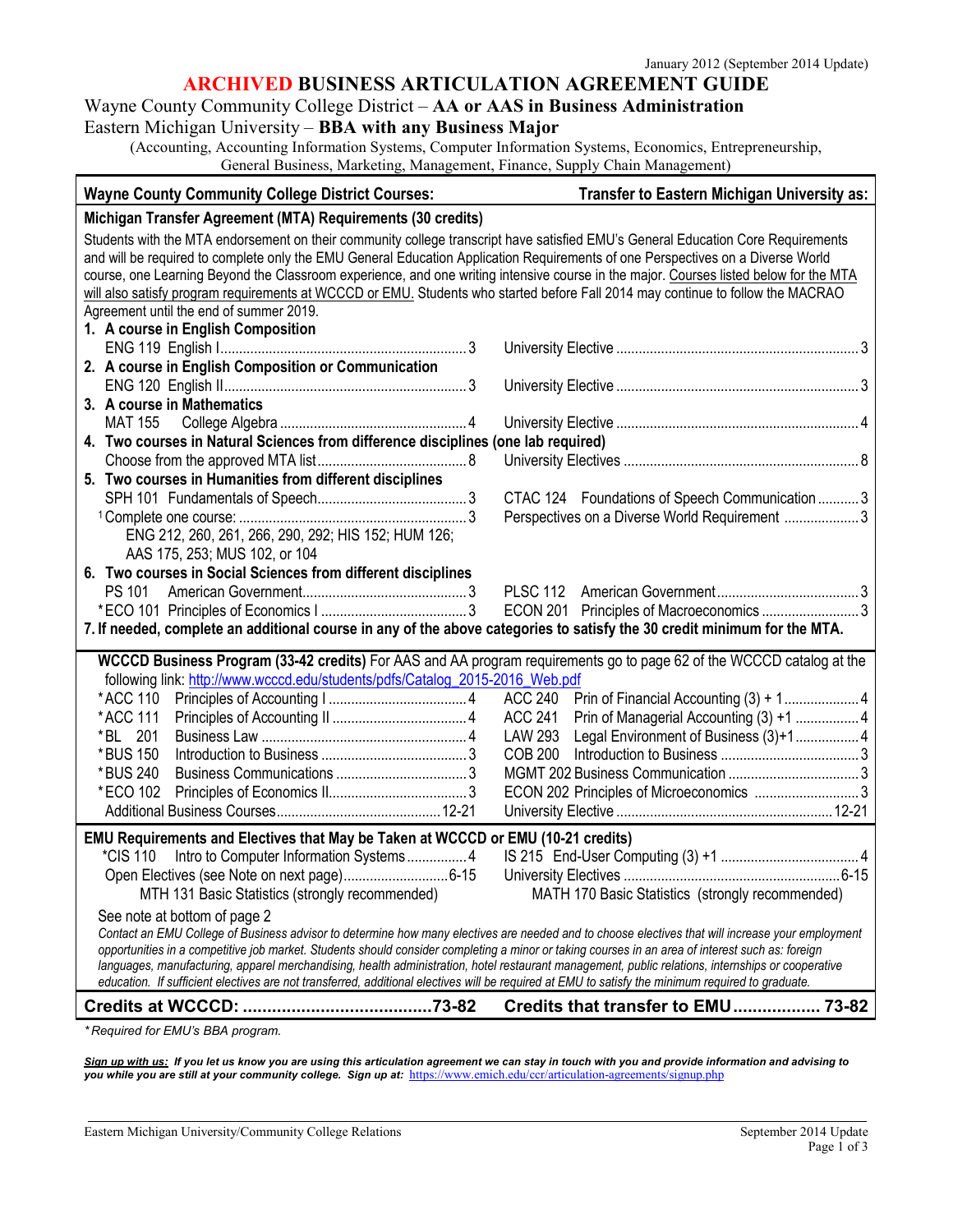### **ARCHIVED BUSINESS ARTICULATION AGREEMENT GUIDE**

Wayne County Community College District – **AA or AAS in Business Administration** Eastern Michigan University – **BBA with any Business Major**

(Accounting, Accounting Information Systems, Computer Information Systems, Economics, Entrepreneurship, General Business, Marketing, Management, Finance, Supply Chain Management)

| <b>Completion of the BBA Degree with an</b><br>approved major at EMU<br>$(42-51$ credits)<br><b>Major Requirements</b>                                                                                                                                                                                                                                                                                                                                                                                                                         | Sample Sequence for completing the program:<br>Students following this agreement have the option of selecting<br>any of the following disciplines to complete the BBA: accounting,<br>computer information systems, economics, entrepreneurship,      |
|------------------------------------------------------------------------------------------------------------------------------------------------------------------------------------------------------------------------------------------------------------------------------------------------------------------------------------------------------------------------------------------------------------------------------------------------------------------------------------------------------------------------------------------------|-------------------------------------------------------------------------------------------------------------------------------------------------------------------------------------------------------------------------------------------------------|
| <b>Business Core (18 credits)</b><br><b>DS 265</b><br><b>FIN 350</b><br>MGMT 386 Organizational Behavior & Theory 3                                                                                                                                                                                                                                                                                                                                                                                                                            | general business, marketing, management, finance, or supply<br>chain management. The recommended course sequence for<br>each discipline can be obtained from the COB Advising Center.<br>http://www.emich.edu/cob/students/advisors/undergraduate.php |
| Intro to Production/Operations Mgmt 3<br>OM 374<br>Discipline Requirements (24-33 credits)<br>Students may complete a major in any of the following areas:<br>accounting (24), accounting information systems (33), computer<br>information systems (30), economics (24), entrepreneurship (24),<br>general business (24), marketing (24), management (24), finance<br>(24), and supply chain management (27)<br>Note: Each student must complete a writing intensive course as part<br>of the major. Consult your advisor for course options. | <b>Fall Semester</b><br>(15 credits)<br>Winter Semester North Semi-<br>$(15 \text{ credits})$<br>Summer Semester (12-15 credits)                                                                                                                      |
| $(0-3$ credits)<br><b>LBC Requirement</b><br>One Learning beyond the Classroom (LBC) course or noncredit<br>experience must be completed at EMU. Consult College of<br>Business advisor for options.<br>*Minimum Credits to Graduate:  124                                                                                                                                                                                                                                                                                                     | 0-6 credits<br><b>Fall Semester</b>                                                                                                                                                                                                                   |

*\*The minimum credits required to graduate is 124 but the total will vary depending on the business discipline completed at EMU and the program completed at WCCCD. If enough credits are not transferred, additional credits will need to be completed at EMU to satisfy the minimum required for graduation.*

*NOTE: The number of elective credits needed in this agreement varies according to the major/discipline chosen. Students should choose a major/discipline before completing open electives. Choosing electives wisely will increase your employment opportunities in a competitive job market. The College of Business advisor will assist you in determining if you need electives and if so, in choosing electives that will most enhance your marketability.*